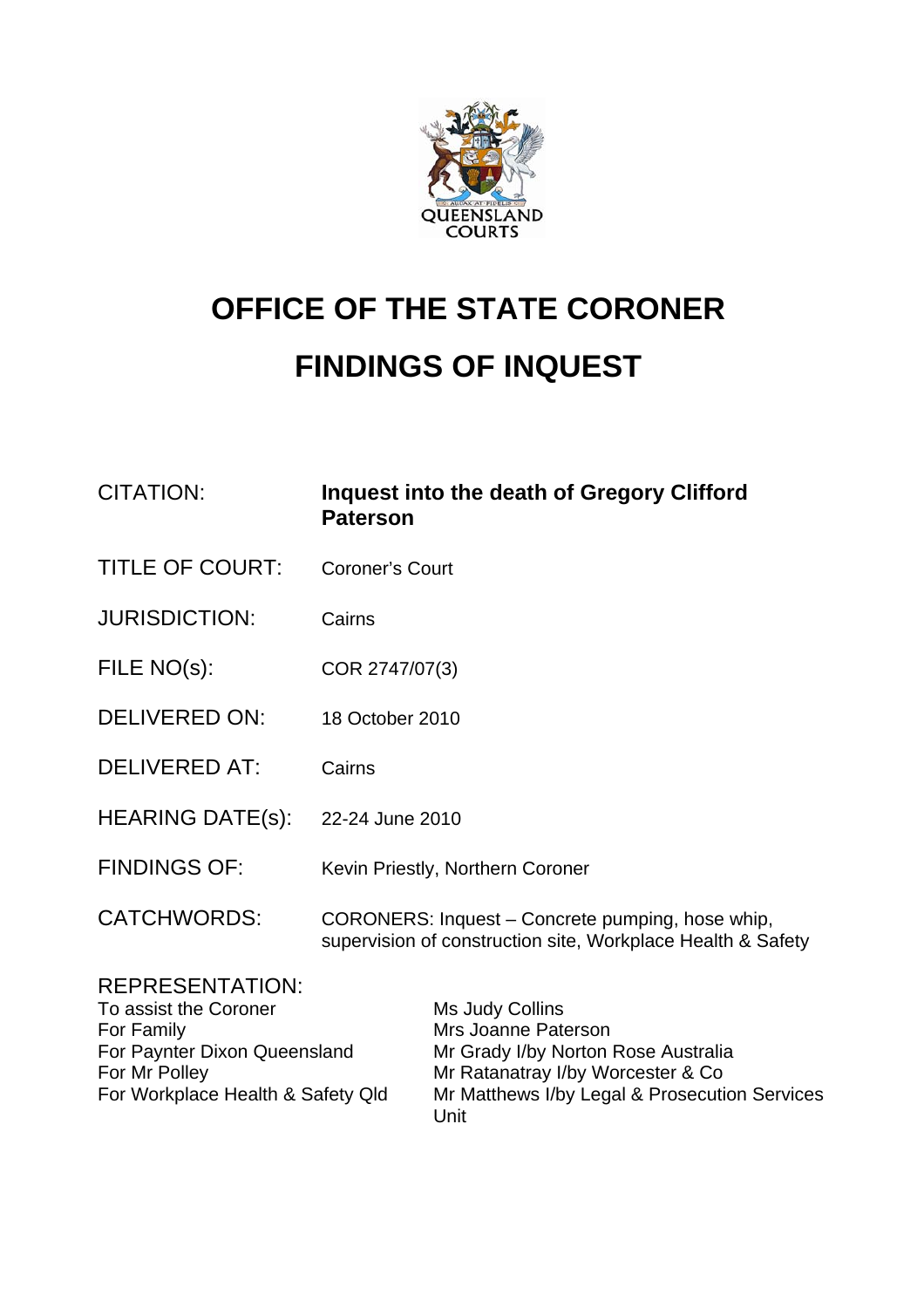# **FINDINGS**

Mr Paterson was 56 years of age and resided at 35 Loffs Road, Loganholme. He was married and had six children. Mr Paterson carried on business as a concreter through the registered business name Paterson Concrete Services.

In 2006 the Queensland Government contracted Paynter Dixon Queensland Pty Ltd to construct covered walkways for 29 primary schools located throughout the Mackay/Whitsunday school region. Paynter Dixon engaged subcontractors to perform the trade work. In February 2007 Paterson Concrete Services was contracted to undertake the formwork and concreting of the pathways. Watkins Steel Pty Ltd was engaged to fabricate and install the structural steelwork. Paynter Dixon coordinated the sequencing of the work. Polleys Blocklaying Pty Ltd was engaged by Mr Paterson to provide a concrete pump to transfer concrete overhead from the delivery truck to the walkways. Mr Paterson also engaged Austral Masonry (Qld) Pty Ltd to deliver concrete to the site.

On the morning of 4 June 2007, Mr Paterson was working on the site of the Proserpine State Primary School. Also present were Anthony Polley (principal of Polleys Blocklaying Pty Ltd and operator of the concrete pump); Jeffrey Johnstone (line hand employed by Polleys Blocklaying Pty Ltd) Anthony Peoples (employee of Mr Paterson); Mr Justin Leeming (employee of Mr Paterson); Mr Kenneth Muller (employee of Mr Paterson); Mr Leo Schroeder (employee of Mr Paterson); and Mr David Dunk (concrete truck driver and employee of Austral Masonry).

Mr Polley had arrived on site with Mr Johnstone in the concrete pump and set up in preparation of the first supply of concrete arriving on site at 6.00am. It didn't arrive until 6.15 am. Upon completion of the first pour, the concrete pump relocated to enable it to reach the formwork and avoid trees. The concrete pump was set up in its new position. When the truck returned, the boom was moved out into position between the purlins ready to restart pumping.

Mr Johnstone was handling the discharge end of the line. Mr Patterson's workers were in the general vicinity and forward of the discharge point. Mr Patterson was standing behind Mr Johnstone at a point where the pump line descended down from the boom (above the purlins) and turned to run horizontally towards Johnstone. Mr Patterson was leaning with his shoulder against the pump line, pushing it forward in the direction of Mr Johnstone to extend the length of hose available him.

Shortly after resuming concrete pumping, the concrete pump experienced a blockage (it could be heard labouring without any output). Then suddenly it released itself under considerable pressure, sufficient to whip the hose from the hands of Mr Johnstone. There was a recoil in the hose and it struck Mr Paterson to the left side of the face, knocking him backwards to the ground. His head struck the region of a base plate at the foot of a steel post.

Immediate arrangements were made for an Ambulance to attend while first aid was administered. Mr Paterson was transported by Ambulance to Proserpine Hospital unconscious and suffering a serious head injury. He was then transported by Careflight to Townsville Hospital for neurosurgical review; arriving about 3.35 pm. Examination revealed a large laceration to the right parieto-occipital region (7 cm) and a palpable skull fracture in the same region. A CT Scan revealed a depressed skull fracture in the right parieto-occipital region but no raised intracranial pressure. Mr Paterson was admitted to intensive care and administered intravenous antibiotics and fluids. The head wound was later cleaned and sutured. Mr Paterson was managed conservatively until 13 June 2007 when he suddenly deteriorated. Investigations revealed a massive pulmonary embolism that requiring dissolution notwithstanding the risk of intracerebral haemorrhage.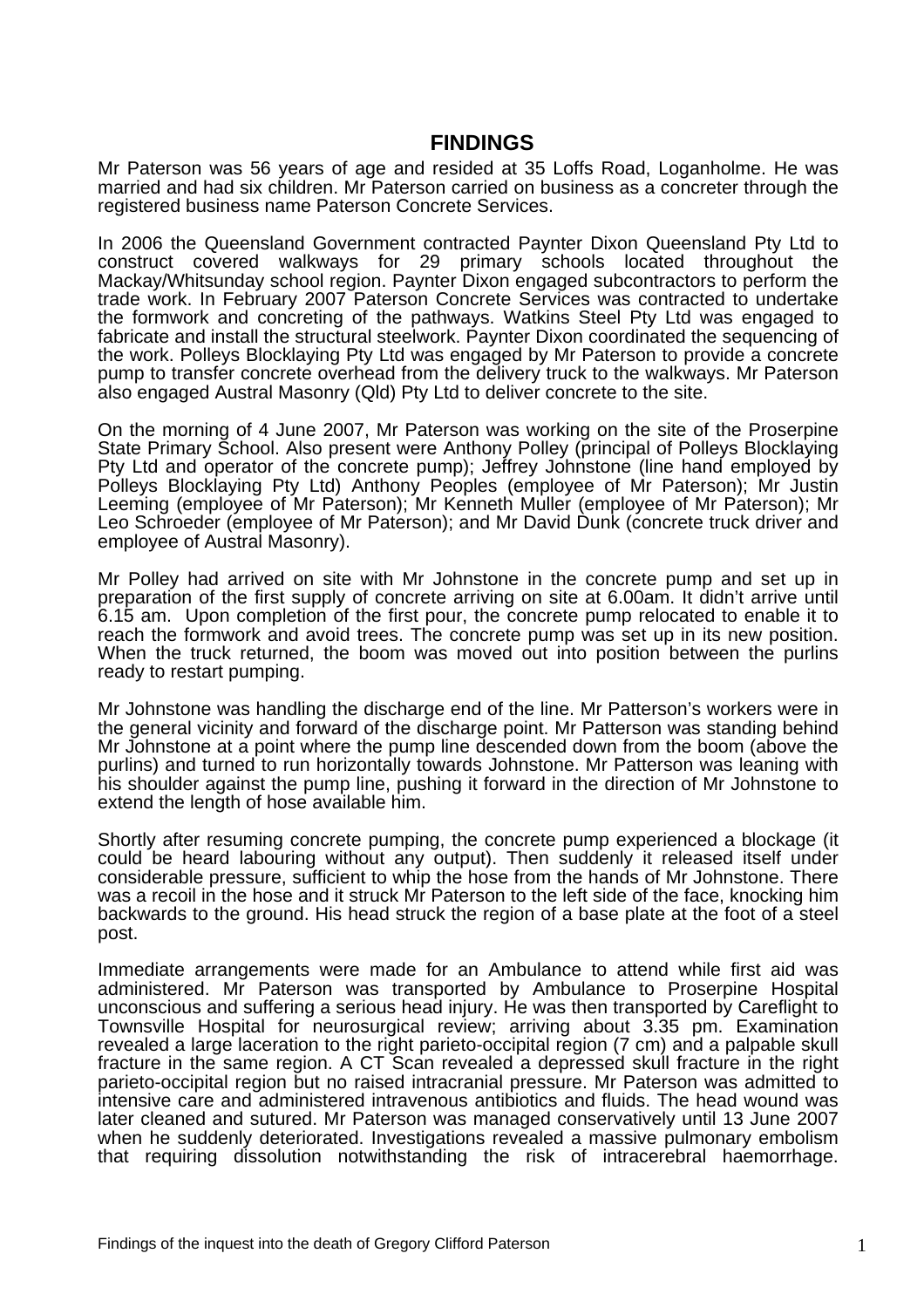Thrombolysis was attempted twice without success. On 15 June 2007, Mr Paterson went into asystole arrest and died.

### **Medical Cause of Death**

On 19 June 2007 Professor Williams conducted an autopsy and concluded that death was due to head injury sustained in an industrial accident. His autopsy report is dated 5 September 2007.

On examination of the central nervous system, Prof Williams found a stable depressed skull fracture and small amounts of haemorrhage associated in the adjacent dura. There was no significant quantity of subdural haemorrhage and minimal subarachnoid haemorrhage. Extradural haemorrhage was not seen.

Examination of the cardiovascular system revealed what appeared to be the presence of a clot rather than thrombus in the vena caeva. Similar material was seen in the pulmonary arteries. However, Prof Williams reported it was difficult to identify this material as either thrombus or clot and queried the effects of thrombolytic agents.

Examination of the respiratory system revealed bilateral severe congestion of the lungs as well as an appearance suggestive of a degree of pulmonary infarction. Prof Williams reported bronchopneumonia was not an obvious feature.

Histological examination of the lungs showed frequent areas of large numbers of red blood cells within the alveoli spaces and in many areas, the appearances of those of infarcted lungs. However Prof Williams noted that Mr Paterson was given Thrombolysin which may have dissolved some of the pulmonary thromboembolism causing impaired blood supply to the lungs.

The toxicology results for the presence of alcohol and cannabinoids were negative.

In his conclusion, Prof Williams reported that examination of Mr Patterson demonstrated he had a head injury apparently sustained as a result of an industrial accident as well as complications from prolonged immobility in a hospital bed including pulmonary thrombi.

In a preliminary report dated 11 November 2009 Dr John Olsen, consultant physician in occupational and environmental medicine, expressed the opinion that Mr Patterson died due to a massive pulmonary embolism resulting in respiratory arrest and then cardiorespiratory arrest two days after the massive pulmonary embolus. Dr Olsen was provided with the medical records from Townsville Hospital for the purpose of preparing a final report. In interim, a further report was obtained from Prof Williams dated 13 April 2010 in which he reported: --

*"This man had a clinically sustained pulmonary emboli while in hospital and had been treated for these pulmonary emboli by an agent that rendered the thromboemboli dissolvable. These dissolvable thromboemboli are similar in appearance to the postmortem clot that is a major occurrence in every autopsy. These dissolvable thromboemboli do not have the same histological appearance as genuine pulmonary thromboemboli.* 

*In my opinion, these dissolvable pulmonary thromboemboli are not necessarily a real finding.* 

*In my opinion, I can only diagnose what I recognise as pulmonary thromboemboli not artefacts that may resemble pulmonary embolus.* 

*Despite that, even if this man did have the pulmonary thromboemboli, the cause of death could be given as:*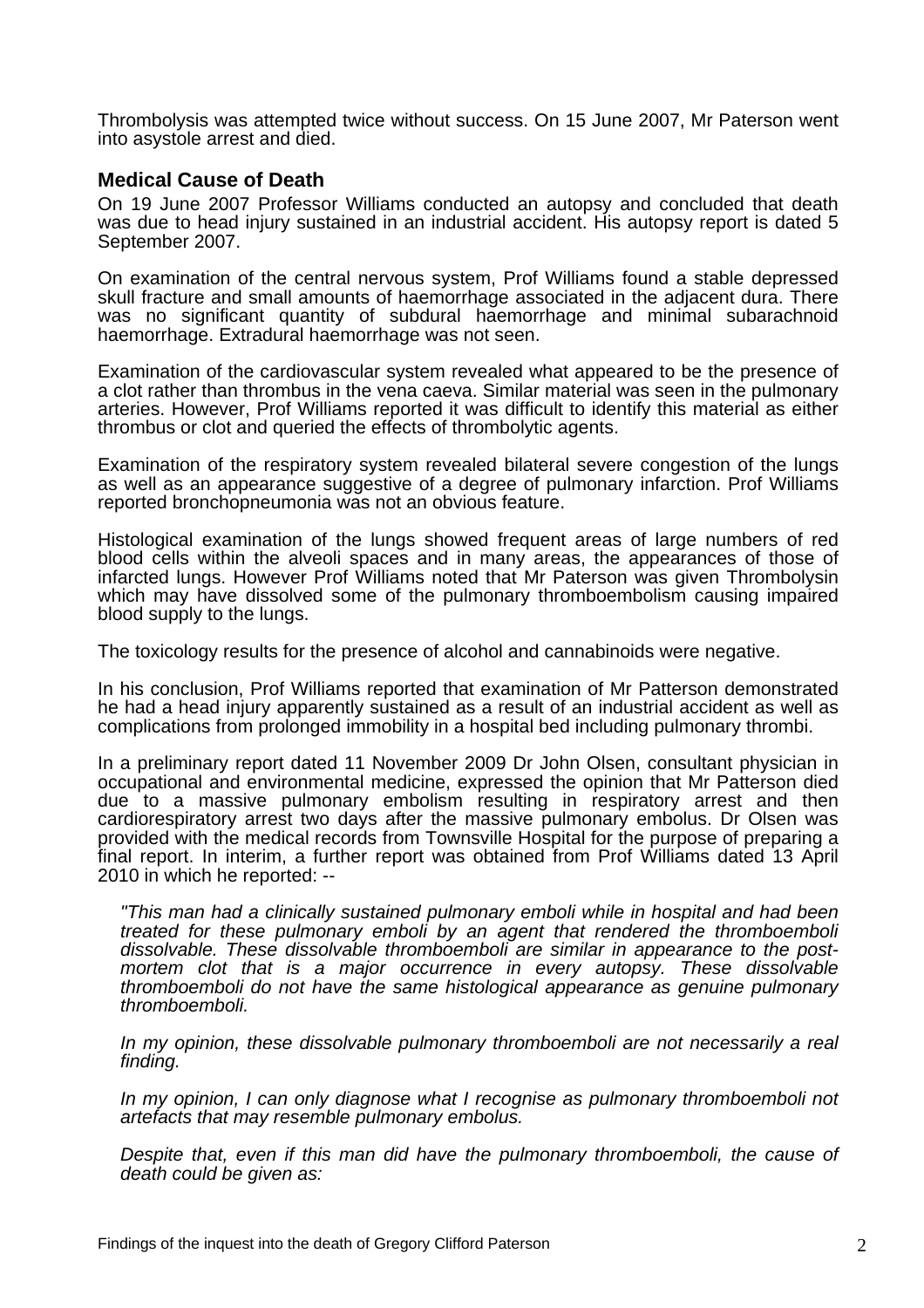*(1a) Pulmonary thromboemboli, due to (1b) Deep vein thrombosis, due to (1c) Immobility, due to (1d) Head injury, due to (1e) Industrial accident.* 

*And by this I am implying that complications such as pulmonary emboli are recognised complications of people who have a major head injury.* 

*In my opinion, this man had a significant head injury and he died of that head injury, his brain demonstrating swelling and also hypoxic Purkinje cells in the cerebellum. It is perhaps splitting hairs to suggest that there are alternative courses of the death of this man."* 

Dr Olsen provided a comprehensive report dated 10 June 2010 following his review of the medical records from Proserpine and Townsville Hospitals. Dr Olsen concluded his review as follows: --

*"In my opinion the findings of cause of death found by Dr Williams are not consistent*  with the contemporaneous medical history as set out in the Townsville Hospital *medical records. The clinical diagnosis made together with the CT scan investigation clearly show that this patient died from the effects of a pulmonary embolus resulting in right ventricular failure. Associated with that was renal failure and possibly infection associated with the recording of high fever. The absence of diagnosis of a DVT in my opinion does not affect the diagnosis of pulmonary embolism. Death by pulmonary embolus is not commonly a consequence of hospitalisation for a skull fracture, nor should it be expected."* 

During the course of the evidence, Dr Olsen was asked whether he agreed with the alternative cause of death as proposed by Prof Williams in the event that Mr Patterson did have pulmonary thromboemboli. Dr Olsen did not disagree with that manner of certification or sequencing of the mechanism of death.

The underlying issue is a causal connection between the industrial accident and death. Did the involvement of pulmonary thromboemboli constitute an intervening cause, severing any causal connection between the industrial accident and death? To my mind, this substantially depends on whether pulmonary thromboemboli is a recognised complication for a person suffering immobility due to head injury. Although Dr Olsen opines in his most recent report that death by pulmonary embolus is not commonly a consequence of hospitalisation for a skull fracture, the issue properly framed is whether pulmonary embolus is a recognised complication of immobility, not a skull fracture. On the direct evidence of Prof Williams, and indirectly by Dr Olsen's adoption of the alternative manner of certification of death proposed by Prof Williams, the answer must be in the affirmative.

Therefore, I find that the chain of causation of death should read:

- (1 a) Pulmonary thromboemboli, due to
- (1 b) Deep vein thrombosis, due to
- (1c) Immobility, due to
- (1d) Head injury, due to
- (1e) Industrial accident.

#### **Hose Whip – The Hazard**

Before a closer examination of the concrete pumping operation, the reader will need a basic understanding of the hazard of hose whip.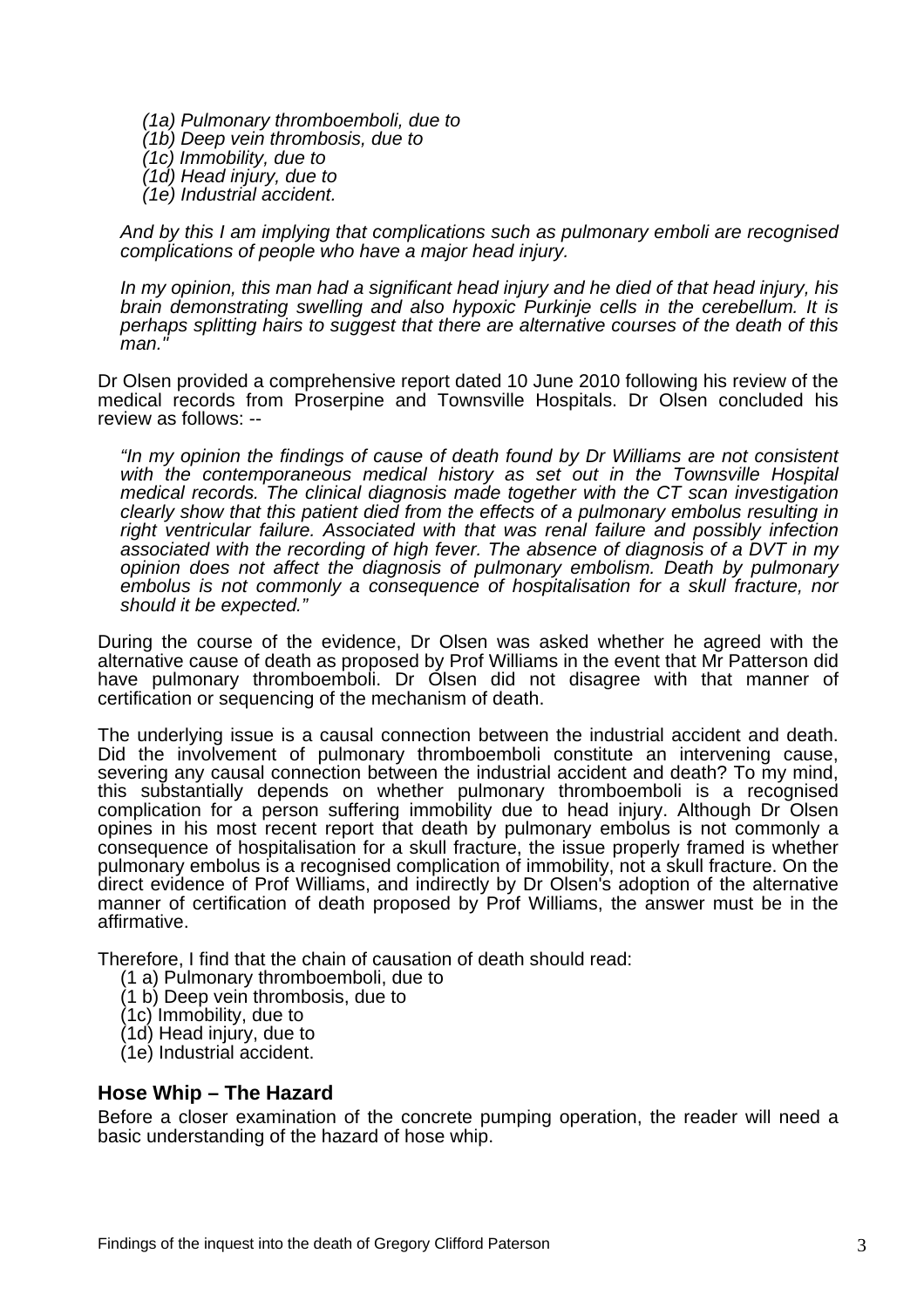Hose whip is well recognised as a hazard in concreting operations. This fact is the best demonstrated by the actions of the workers in the vicinity of the discharge end of the line where the concrete was being placed. Each of the workers who gave evidence reported hearing the concrete pump labouring and immediately turned to face away from the discharge end of the hose. It was their experience to expect a high pressure spray of concrete. The spray is accompanied by a recoil in the delivery line known as hose whip. Hose whip as a hazard is documented in most of the literature relating to concrete pump operations published by manufacturers of concrete pumps and associations of concrete pump operators. Some of that material was admitted into evidence.

However, there does not appear to be a reasonable level of understanding of the magnitude of the risk of harm posed by hose whip among workers, operators and Workplace Health and Safety Qld (WHSQ) inspectors.

The American and Concrete Pumping Association published a safety bulletin in January 2005 related to hose whip that lists three factors that must come together for a hose whipping hazard to exist;

- 1. There must be air in the delivery system,
- 2. There must be something pushing on the air, and
- 3. There must be restriction near the hose causing air to compress.

The bulletin also provides a good description of the dynamics involved in hose whip. The following description should be read in conjunction with a diagrammatic representation of the process taken from the same publication and included in Appendix A to these findings:

*Once inside the pipeline, the air is pushed by the concrete coming behind it, and, in turn, pushes the concrete in front of it. Within moments, the air pressurizes to the same pressure required to push the concrete in front of it. When the air pressurizes, it takes less space, in much the same way a spring takes less space when a force is applied.* 

*As the air travels through the pipeline, it takes less and less pressure to push the concrete in front of it, (because there's less and less concrete in front of it). As the pressure drops, the air expands, taking more space than it had a moment before. As it expands, the concrete in front of it must move faster to accommodate the everexpanding air pushing it.* 

*The vast majority of the time, concrete accelerating in front of the air pocket results in a harmless escape; the concrete squirts out rapidly, there's a small "puff" as the air escapes, and the concrete behind the air resumes flowing normally. Perhaps the hose gives a small jerk and there's some splattering by the air/concrete mixture. No one is at risk in this case.* 

*A small percentage of the time, the material accelerating in the delivery system gathers in the hose or reducer and forms a blockage. The fact that air is forcing the material to accelerate rapidly may cause some segregation of the material components, thereby increasing the chances of blockage formation. Whatever the cause, once a blockage has formed in front of air, the hazard is in place.* 

*In the best-case scenario, the blockage releases with minimal pressure increase, or the blockage is so complete that even when the pump reaches maximum pressure, it does NOT release. In the latter case, there is no expulsion, the pump stops moving material as the hydraulic relief systems are activated, and the operator can relieve the pressure before looking for the plug.*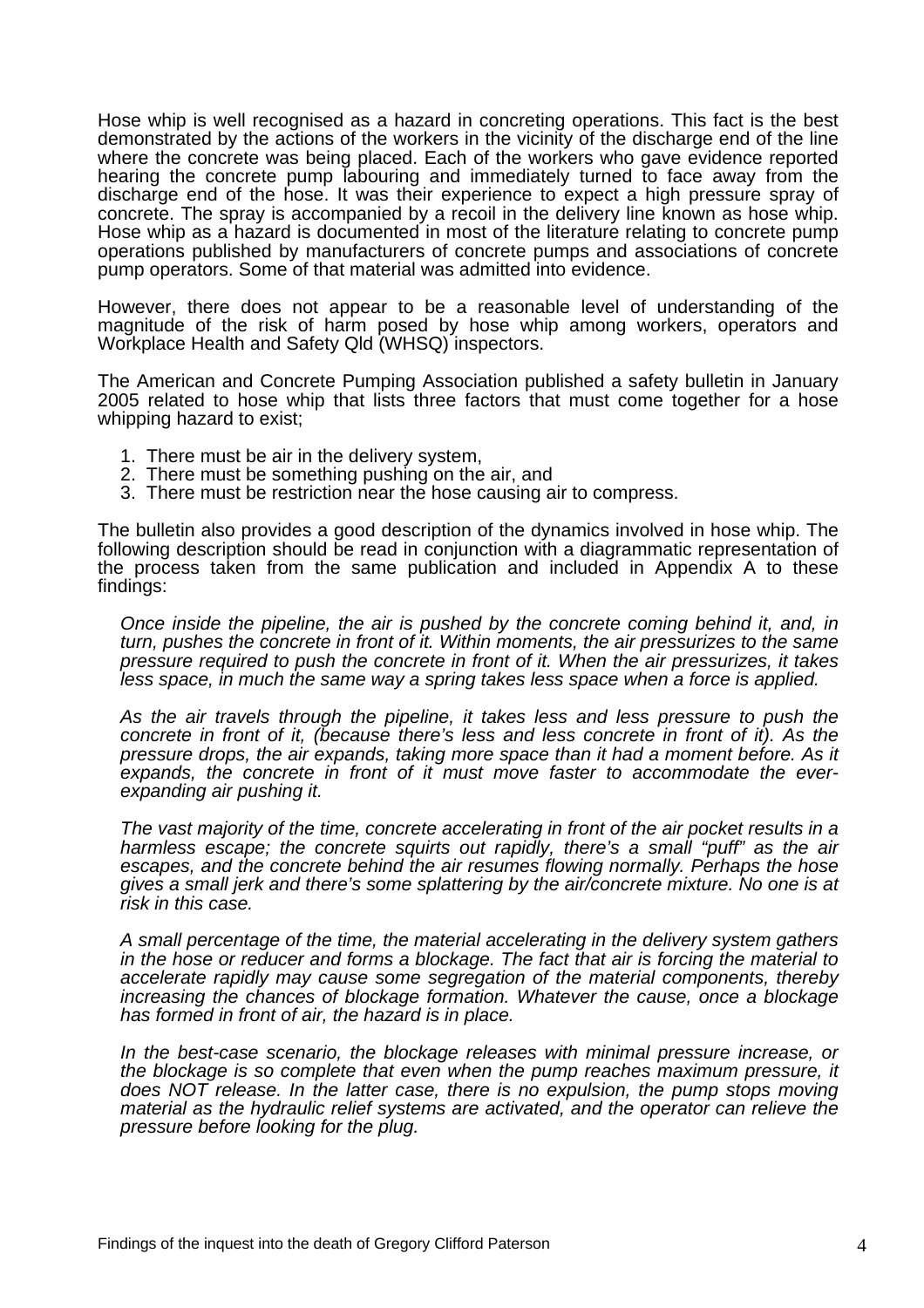*In the worst-case scenario, high pressure is exerted on the air pocket before the blockage releases, and the reaction of the air escaping at high velocity causes the hose to whip violently.* 

What factors contribute to the ingression of air and the blockage of concrete thereby pressurising the air? On reviewing a number of publications tendered into evidence and on hearing the expert witnesses, the following contributors can be identified as possibly applicable to the present circumstances:

- 1. Faulty concrete mix design: The concrete supplied may have too much sand or not enough cement leading to bleeding or segregation.
- 2. Excessively wet mix: If the water content is too high, this may lead to bleeding or segregation. For example, rainwater entering the hopper.
- 3. During repositioning of the concrete pump, concrete in the lines may bleed or segregate creating air voids;
- 4. Air introduced through the tip: If the latter half of the boom and hose tip is positioned downward during a pause in pumping operations, air may enter and form voids in the line.
- 5. Concrete may start setting in the pipeline during a pause in operations, increasing friction on resumption.

Clearly, a number of these factors may operate cumulatively in the same instance.

What are the control measures used to mitigate this hazard and associated risk? Again, the publications admitted into evidence suggest the operator must minimise the opportunity for ingression of air. This presupposes that the operator has sufficient knowledge about the potential opportunities for air ingression. Clearly, one of these occasions is during relocation of the concrete pump. The operator must also recognise clues that air may be in system and take steps to minimise the effects such as carefully listening for tell tale signs and immediately reversing the pump to relieve line pressure. The operator must also ensure that the line hand is warned and all other workers are clear of the hose and the whip area during occasions when the risk of hose whip is significant e.g. when restarting the pump after repositioning of the pump.

## **The Concrete Pumping Operation - A Closer Examination**

Mr Polley arrived at the Proserpine State School between 5 and 6 am, Mr Patterson's employees were already on site. Mr Polley discussed with Mr Patterson the best position for the concrete pump. It was initially set up at the western end of the site where a couple of a temporary fence panels were removed to gain access.

Outriggers were lowered and put in place on timber pads lying on the ground and the pump was levelled using hydraulic controls. The boom was 22 m long and folded out in three sections. The pump end had a 5 inch diameter pipe that reduced to a 3 inch diameter before attaching to a 3 inch diameter rubber hose about 5 m long. A slurry mix of concrete powder and water was prepared for pumping in the delivery line ahead of the concrete to provide lubrication. When the first load of concrete arrived, Mr Polley considered the batch was very wet and discussed with Mr Patterson whether he wanted to continue. Mr Patterson decided to continue with the pour. There was no discussion about the risks posed by pumping excessively wet concrete.

Mr Polley poured the slurry mixture into the hopper, and when the concreters were ready, started pumping concrete. Mr Polley used a remote control to operate the pump. Mr Johnstone was holding the discharge end of the rubber hose directing the concrete where it was needed.

After about three minutes, the concrete blocked in the reducer and Mr Polley said that he immediately put the pump into reverse to take the pressure out of the line. He removed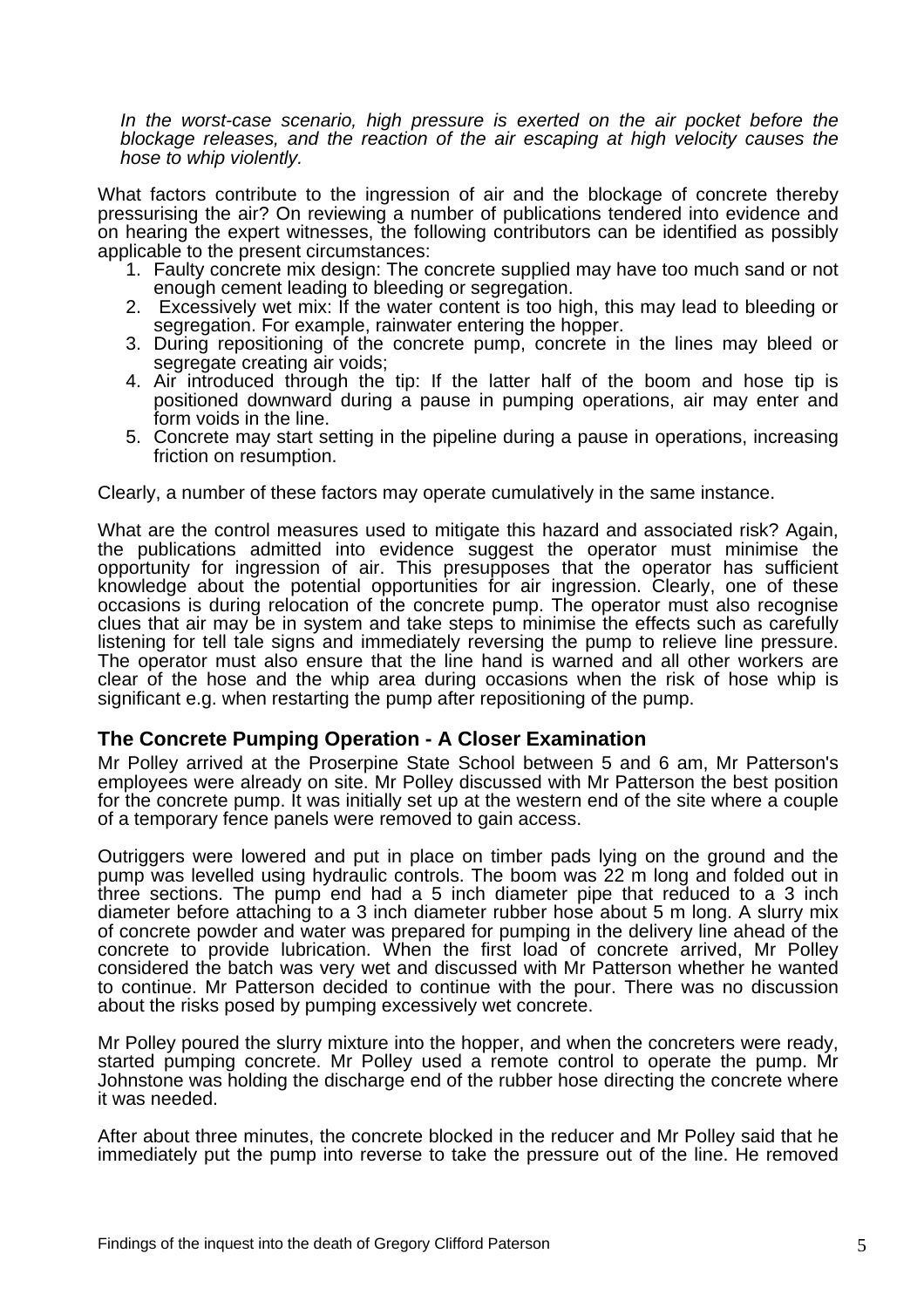the clamp and tapped the reducer pipe. The blockage cleared with concrete falling onto the ground. Mr Polley reassembled the hose and clamp, and then continued pumping.

Mr Polley said in his statement that it was not unusual to have a blockage like that experienced on this occasion and the blockage is readily addressed by tapping the line adjacent to the blockage.

There were no further problems in pumping the remainder of the first truck load of concrete. The concrete truck went to the batching plant and returned with another load. The pour continued. The truck emptied its second load which was pumped without incident. While the concrete truck returned to the batching plant for another load, Mr Polley relocated his concrete pump truck to the eastern end of the site.

In his statement, Mr Polley gave this account about relocation of the pump:

"… we had to bend the end of the rubber hose back on to itself in order to kink the hose to retain the moisture in the line and therefore the concrete, but also to stop the concrete pouring on to the ground.

62. In order to move the pump we had to fold the boom, then retract the outrigger legs, pack up the timber these were resting on and then drive the truck to the position indicated on the sketch as position 2.

63. We then drove out of the entrance from where we had come and drove across the grass to the next area.

64. We then set up in the position marked number 2 so that we could complete the pour.

65. The time for us to move the pump and then set up again was about 20 minutes.

66. We were still waiting for the next load of concrete to arrive and we had the pump set up with the boom folded up and the end of the rubber hose directly over the hopper so that we could circulate the concrete from the hopper all the way through the system to the end of the hose that was positioned directly over the hopper.

67. The truck then arrived back from the batch plant and we extended the boom out ready to recommence the pour."

A question arises as to whether the manner of restarting may have contributed to the blockage, in particular, the level of engine revolutions and associated line pressure.

In his statement Mr Polley stated:

 … Once the concrete truck arrived it backed up into position ready to fill the hopper again.

69. I had the remote control in my hand and I commenced walking from the pump towards the job and automatically started up the pump after receiving a 'thumbs up' from Jeff Johnstone to commence the pour.<br>70. When I started the pump. I kept it on

When I started the pump, I kept it on low revs which was so the air pockets in the line could be cleared.

71. I heard the pump start and as I was walking forward I saw that Jeff Johnstone was holding the hose.

72. I cannot recall seeing the deceased pushing on the hose himself, however I remember seeing stones come out of the rubber hose which indicated to me there had been a blockage and I immediately switched off the pump.

73. I recall that it was only a matter of seconds from when I had switched on the pump to when this occurred.

74. My next recollection is seeing Mr Paterson lying on the ground near the post."

There are a couple of points to note from this account.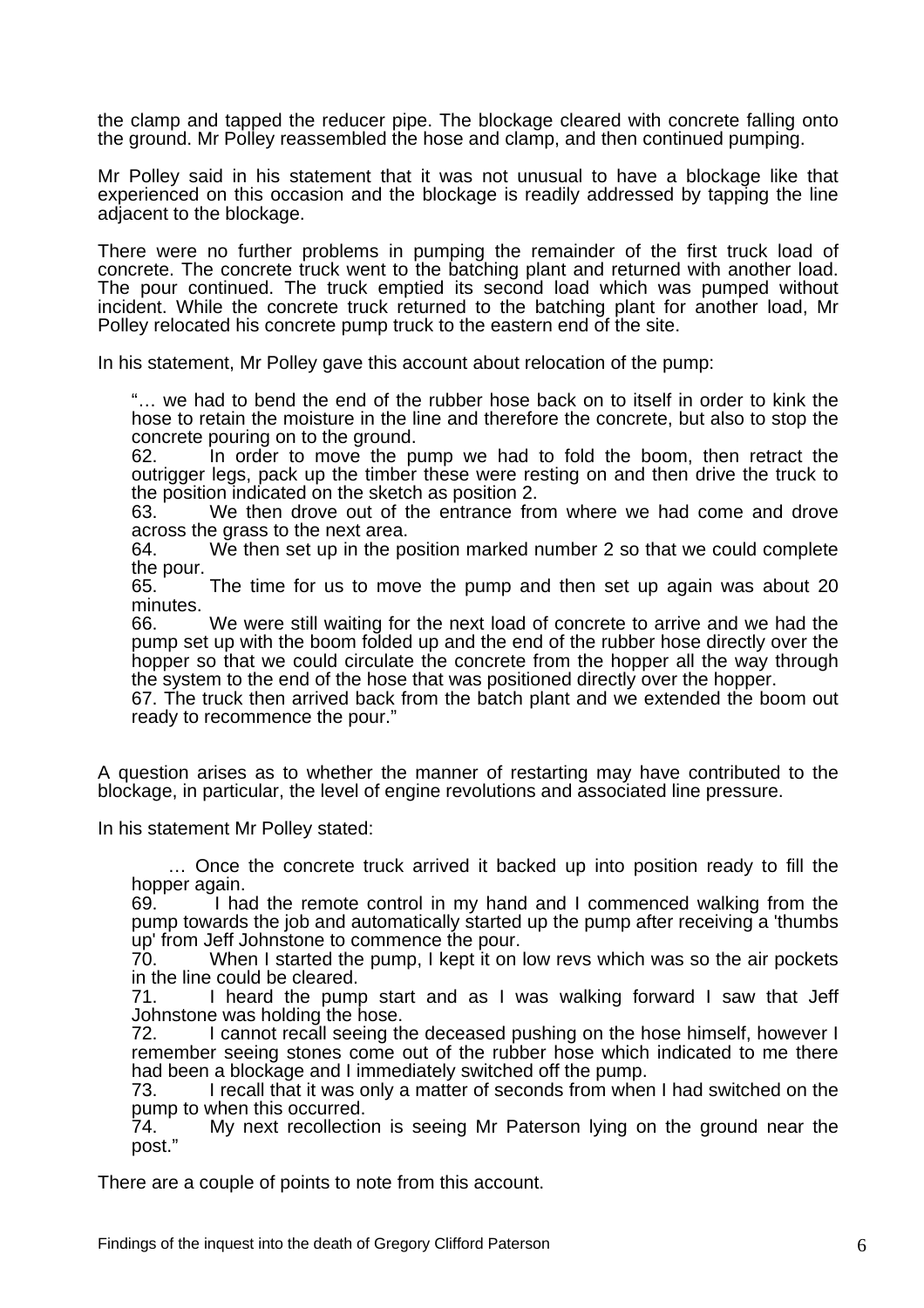Mr Polley acknowledges the possibility of air pockets in the delivery line at start up and the need to clear them at low engine revolutions.

Mr Polley says that he remembers seeing stones come out of the rubber hose, indicating there was a blockage and he immediately switched off the pump. This account suggests that Mr Polley did not hear the concrete pump engine labour under the load of a blockage prior to a spray of concrete.

Mr Polley reported completing the job with no further blockage or incidents. He says that when he washed out the pump at Austral Concrete Plant he noticed there was not a lot of intermediate aggregate or fine sand. He says, in the language of the trade this would ordinarily be referred to as very "bony" concrete meaning, among other things, more susceptible to blockage. Finally, Mr Polley stated that over the 20 years of operating concrete pumps he had never had a blockage release so quickly.

Mr Polley gave evidence at the inquest.

He told the inquest that he was facing and walking forward towards Mr Johnson on restarting the concrete pump. Therefore, the position and actions of Mr Patterson, then positioned between Mr Polley and Mr Johnson, must have been within his line of sight and in full view. It is also relevant to note that Mr Polley was nearer the concrete pump than the other workers who reported hearing the pump labouring under load.

Mr Polley confirmed that the concrete mix was very bony and excessively wet. Mr Polley acknowledged that there is segregation of stones if the mix is excessively wet, increasing the risk of blockage, especially in 20mm stones. Mr Polley also said it was his practice to recirculate concrete at intervals of about 15-20 minutes if there was a stop in pumping operations. He would raise the booms to form a Z shape with the delivery end of the line raised above and feeding into the hopper. The concrete is pumped back into the hopper for a period. Further, he said it was his practice to recirculate the concrete immediately prior to extending the boom to the pour position to ensure free flow of concrete in the delivery line. Finally, Mr Polley confirmed that he did not hear the pump labour under load on this occasion.

Others present at the time of the resumption of pumping have a different recollection about this last point.

Mr Peoples was standing near Mr Patterson and says he heard the pump operator start the pump. He heard a straining noise and the boom 'leaned' or surged forward. As Mr Peoples turned his head, he expected the pump to stop but the blockage 'relieved itself'. Mr Peoples said, in his statement to WHSQ, he believed the 'revs' were 'up too high'. Later in his statement, he said that normally after the pump has been left sitting for 40 minutes, the pump is started under low pressure to make sure all the line is clear and the concrete is coming through. On this occasion, Mr Peoples said Mr Polley 'just flicked the switch' and said lets go. Mr Peoples also gave evidence the concrete was not recirculated during the pause in operations pending return of the concrete truck.

Mr Leeming, a concreter with 13 years experience, gave evidence at the hearing. He recalls hearing the pump block and release suddenly, showering him with pebbles. In his statement to WHSQ, Mr Leeming reported hearing the pump make a sound 'as if it was about to block'. He said that he thought the revs on the pump were 'up a bit'.

Mr Muller was another concreter on site. He reported to WHSQ hearing the pump rev up on starting and then heard a bang, turned and saw others ducking and Mr Patterson laying on the ground. Interestingly, Mr Muller reported that on hearing the pump restart, he moved out of the 'line of fire'. Over years of working in the building industry, he reported that it's known that concrete pumps can 'cough and splutter' when pumping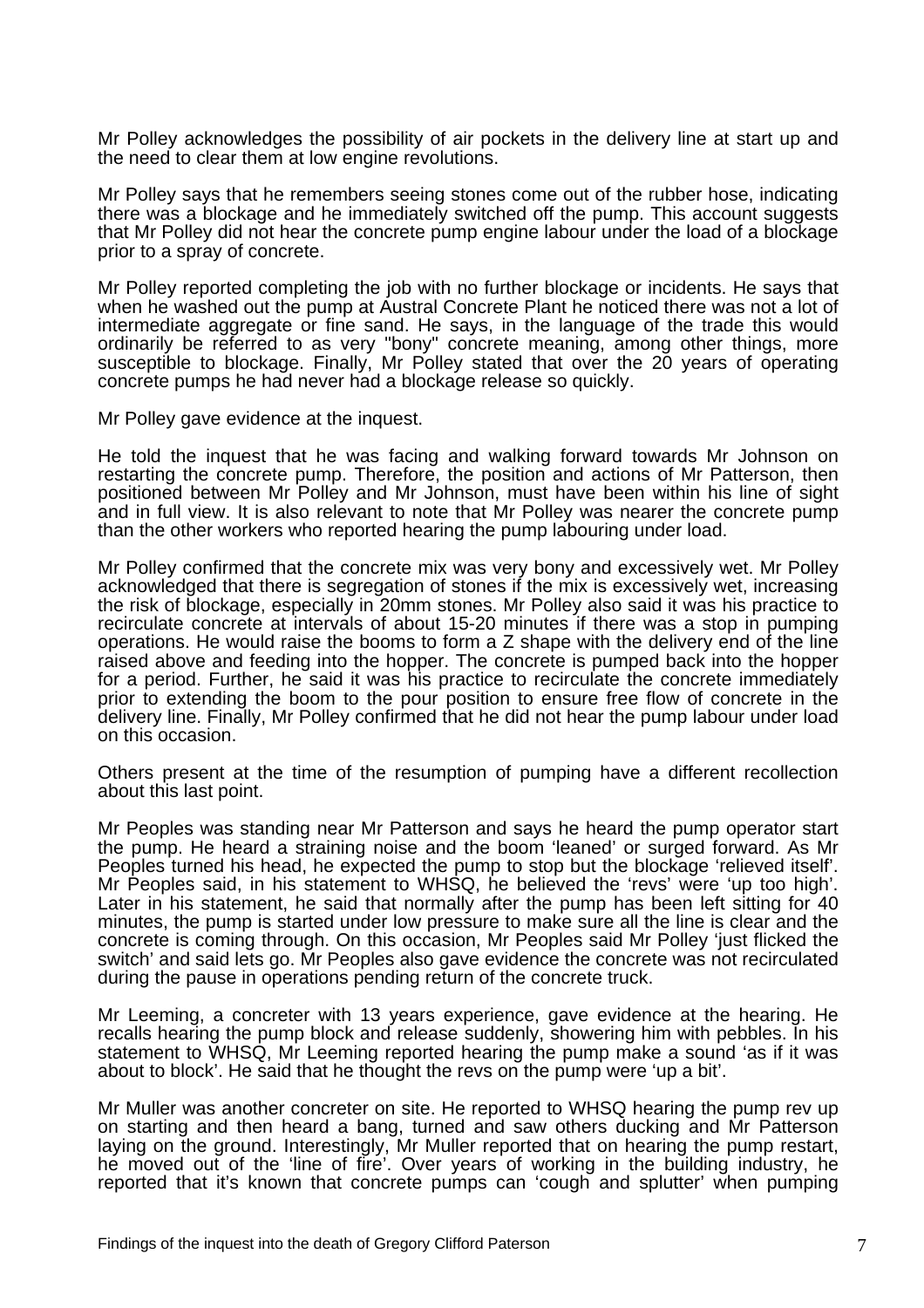recommences. In evidence, Mr Muller recalled hearing the pump 'start up pretty quickly' and then the noise just sort of dropped. He 'dropped to protect himself'. He describes a loud whoosh, looked around and Mr Patterson was on the ground.

Mr Johnston was working with Mr Polley as the line hand. He provided a statement to WHSQ. However, he passed away prior to the hearing. His statement was admitted into evidence. Mr Johnston recalls that he 'heard' the blockage 'through the hose'. The hose then blew from his hands. Mr Johnston also recalls the concrete being recirculated after relocation of the concrete pump truck and while waiting for more concrete to be delivered to the site.

In addition to the witness accounts, I also had the benefit of expert evidence to assist in understanding what happened.

Paynter Dixon commissioned an expert report from Mr David Beale, a Consulting Engineer with considerable expertise in the field of concrete technology. His expertise was not in issue.

Mr Beale reviewed witness statements and other relevant documentation in the course of considering the causal factors that contributed to this incident. He concluded that the blockage was the cumulative result of the following:

- The failure to specify and use a grade of concrete better suited for concrete pumping, namely '25MPa *pumped* concrete with 20mm aggregate' which, in comparison with '25MPa normal concrete with 20mm aggregate' has a higher content of fine aggregate and reduced content course aggregate. Segregation and bleeding in the concrete is reduced. Mr Beale made reference to the Australian design code for concrete to establish the most suitable design mix.
- Poor use of the delivery hose. The delivery hose should be permitted to hang vertically above the area where concrete is to be placed. Alternatively, the delivery hose should be allowed to rest at ground level and the opening moved about with a control line or hook. The hose should not be placed onto the horizontal plane and directed so as to project the concrete forward. Any blockage is liable to result in forward movement of the booms. Any sudden discharge will result in backward movement. Mr Beale referred to the Jacon Boom Pump Operations Instructions that prohibits the drop hose being manoeuvred by hand.
- The relocation of the truck in a manner that did not address the risk of a degree of setting of the concrete in the pipeline, that is, by recirculating the concrete or using an additive.

Mr Beale reported:

"The pebbles shooting out the end of the line indicates that after moving the pump, the concrete in the end of the pipe had segregated prior to the pumping restarting."

Mr Beale identified the type of concrete used by reference to testing of hardened concrete samples taken from site and documents reflecting the concrete ordered by Mr Patterson.

During evidence, Mr Beale provided clarification about the opinions expressed in his report. As to the manner in which relocation of the truck may have contributed to a blockage, Mr Beale said that during the process of folding the booms and putting away the outriggers as well as moving the truck, the concrete pump is not operating so there can be no recirculation of concrete<sup>[1](#page-8-0)</sup>. Recirculation can only happen after relocation and extension of the booms. He acknowledged that recirculation of the concrete would reduce the risk of blockage. He also acknowledged that the first blockage experienced that day could be attributed to the properties of the concrete delivered. Mr Beale accepted

 $\overline{a}$ 

<span id="page-8-0"></span> $1$  L30 on 2-43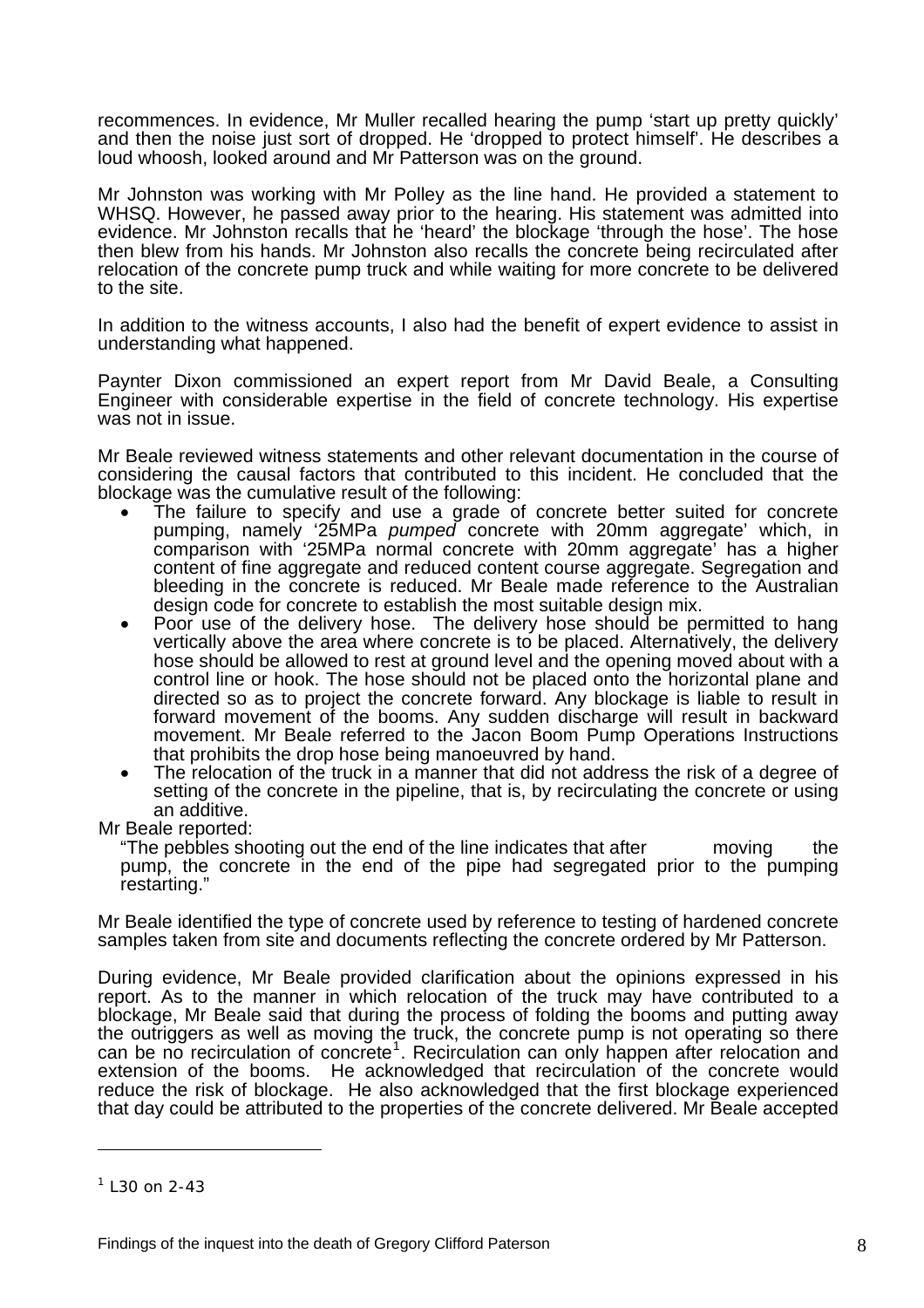that if the concrete was too wet, that would contribute to an increased risk of blockage. Mr Beale also accepted the proposition put to him that if the concrete was recirculated after relocation of the truck and before pouring, the risk of blockage attributable to relocation was reduced, if not obviated. I note that the extent to which there was any delay in recommencing pumping operations after the booms were extended into place in preparation for the pour would increase the risk of blockage and hose whip.

There are some key issues about which there is either a conflict on the evidence or a

- dearth of evidence, namely:<br>
Whether, and if so to what extent was, concrete was recirculated after relocation;<br>
Whether, and if so to what extent, there was any delay after recirculation before
	- restarting the pump;<br>What level of power (as indicated by engine revolutions) was applied immediately
	- on restarting the pump?

The coronial investigation conducted by police was substantially reliant on the technical expertise of inspectors or investigators from WHSQ. The statements obtained by WHSQ provide little or no assistance in resolving these issues. The initial statements taken by WHSQ lacked detail about the aspects of the operation relevant to hose whip.

I also acknowledge that it cannot be inferred solely from the fact of a sudden blockage on restarting; that air entered the lines during relocation and that the concrete must not have been recirculated. It might plausibly be suggested by reference to the earlier blockage partly attributable to the concrete mix, that the later blockage was similarly caused.

In the end, I don't need to resolve these issues. It is clear that there existed a risk of a blockage on restarting the concrete pump. That was acknowledged by Mr Polley. It is also clear that Mr Polley knew from the earlier experience of a blockage and the bony nature of the concrete that the chance of another blockage was higher. But he took no steps to warn or direct those in the immediate vicinity of the discharge line, including Mr Patterson, to stand clear. This failure reflected a lack of awareness about the risk of death from hose whip that appears to extend throughout the concreting industry.

#### **Supervision of Construction Work – Paynter Dixon**

Mr Chapple was employed by Paynter Dixon as the Project Manager for the works that involved Mr Patterson. Mr Chapel is an experienced contract administrator with a trade background in metal fabrication. He is also qualified as a Workplace Health and Safety Officer. Mr Chapple says that he was conscious of safety at the planning stage and decided to coordinate on site work so that only one trade was on site at the one time. In consultation with Mr Daniel Dunne, the Workplace Health and Safety Officer at Paynter Dixon, Mr Chapple decided to use subcontractors who had worked with Paynter Dixon and were familiar with its safety and quality requirements. Patterson Concreting Services was a well-known to Mr Chapple through work on other projects with Paynter Dixon. Mr Patterson was regarded as an experienced and competent concreter and the best person for this project.

On 23 January 2007, Mr Chapple met with Mr Patterson at the Paynter Dixon's offices in Brisbane to discuss the covered walkways project. Mr Chapple says that Mr Patterson accepted that all workers and sub contractors engaged in concreting works would be inducted into the Paynter Dixon construction safety plan and that Mr Patterson would be responsible for generally supervising the concreting work. A similar approach was taken with the other subcontractors engaged on this project. The contract between Paynter Dixon and Patterson Concrete Services was concluded on 19 February 2007.

On 15 March 2007 Mr Dunn and Mr Chapple met with Mr Patterson and his son Glenn Patterson at the Brisbane office of Paynter Dixon where they were inducted into Paynter Dixon's construction safety plan for the project. During that meeting, Mr Chapple says that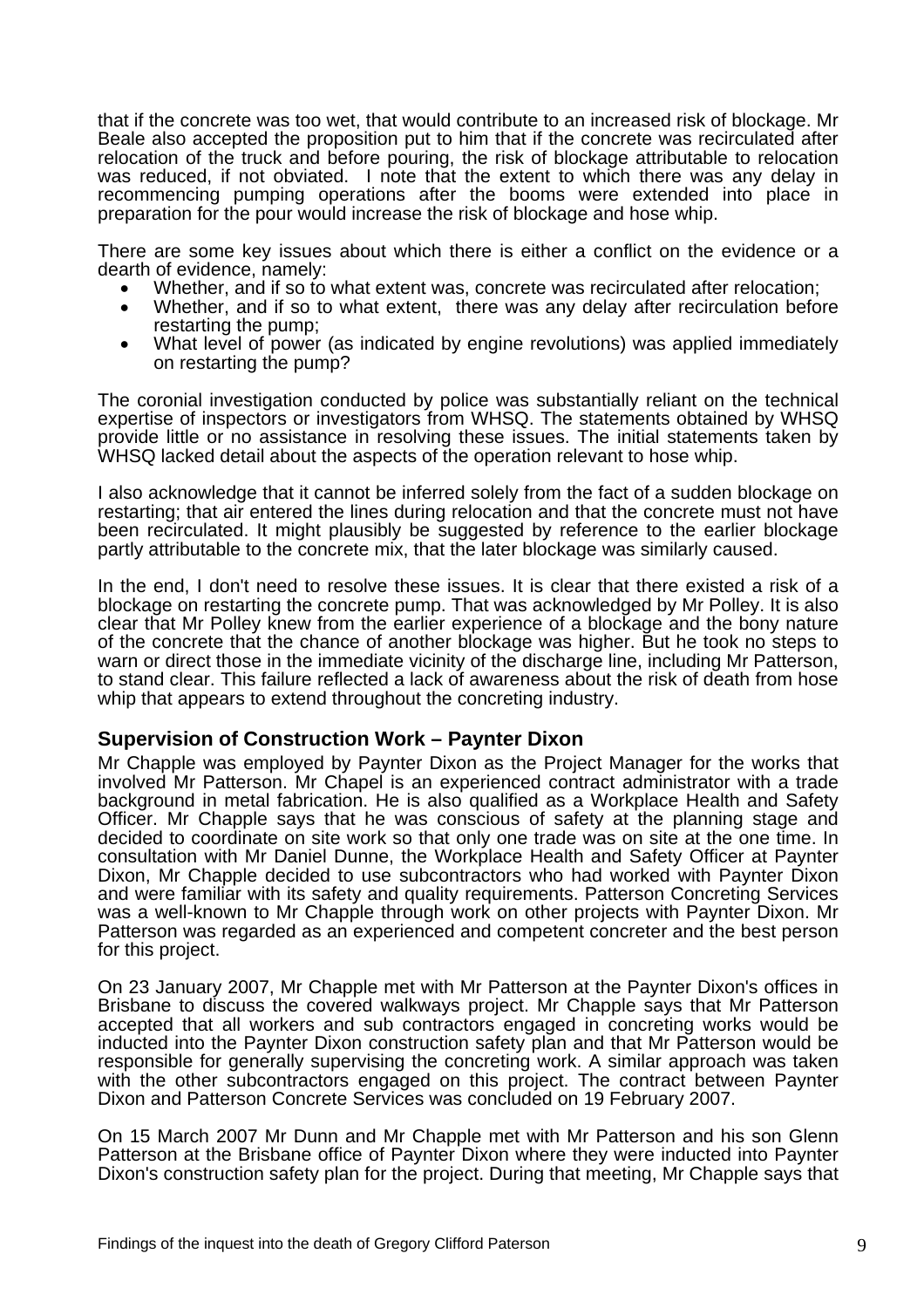it was emphasised to Mr Patterson that he was responsible for conducting the site inductions for any additional labour or contractors that Mr Patterson brought onto site. There was also discussion about special arrangements for the safety of children at the schools. This aspect of Mr Chapple's statement was the subject of examination by Mr Ratanatray of Counsel appearing for Mr Polley. Mr Chapple agreed with the suggestion of Mr Ratanatray that the reference to additional labour or contractors included Mr Polley and that Mr Patterson was responsible for explaining to Mr Polley when and where he would need to use personal protective equipment including hardhats. This evidence may be probative of the understanding of Mr Chapple as to the responsibility of Mr Patterson but it does not go to the question of who in fact had responsibility for what aspects of safety. Mr Polley was the operator of the concrete pump and was responsible for management of hazards associated with its operation. The mere fact that he is operating the concrete pump under contract to Mr Patterson does not shift responsibility to Mr Patterson.

During the course of construction at other sites, issues arose relating to safety and Mr Chapple gave evidence as to how the issues were addressed. For example, on 29 March 2007 Mr Patterson telephoned Mr Chapple reporting that another subcontractor engaged in other works at the Camilla State School had removed fencing from around the site to enclose his work area. Mr Chapple made arrangements to ensure that additional fencing was delivered to the site on the following morning prior to school hours to ensure that adequate fencing was in place. Examples like this suggested that Paynter Dixon was responsive to issues raised by subcontractors.

On 1 April 2007 Mr Patterson provided Mr Chapple with a programme of works at various sites during April and early May 2007. That faxed document noted those schools where there was no truck access and where Mr Patterson recommended the use of a concrete pump. Proserpine State School was not included on that list. On 30 April 2007 Mr Chapple sent a variation to Mr Patterson agreeing to pay for concrete pumping in response to his fax. During his evidence, Mr Chapple was asked what would have been his response if Mr Patterson had reported needing a concrete pump for Proserpine State School and he responded, "I would need a cost of it". Mr Chapple remained of the view that a concrete pump was unnecessary at Proserpine State School. Having reviewed the photographs of that locality including those photographs showing the concrete pump in situ, I can understand how Mr Patterson formed the view that the job might be completed more efficiently with the assistance of a concrete pump.

On 4 June 2007 Mr Chapple boarded an aircraft to fly to Mackay to meet with Mr Brendan Beazley, a site foreman engaged to roam between the sites in the covered schools project. Unfortunately, adverse weather precluded the aircraft from landing at Mackay Airport and it diverted to Rockhampton. On disembarking and checking his mobile phone for messages, Mr Chapple received notification of the incident. Mr Chapple was unable to get to Mackay and his aircraft returned to Brisbane arriving at approximately 11:30 am. He was able to obtain a flight to Proserpine, arriving at about 4 pm that afternoon. He attended the scene, saw two men were finishing off the slab and was surprised to see that police or Workplace Health and Safety had permitted work to continue.

The next day Mr Chapple and Mr Dunne attended the Cannonvale site and met with Mr Patterson's workers including his son, Glenn Patterson. Mr Chapple obtained from Glenn Patterson a copy of Mr Patterson's safety folder which included all of the completed inductions together with a copy of Paynter Dixon's construction safety plan. All workers on site were re-inducted and participated in a toolbox safety talk.

During examination of Mr Chapple it became evident that there was substantial reliance by way of supervision on daily telephone contact between Mr Chapple and Mr Patterson as well as inspections of sites by supervisors from Paynter Dixon before and after concreting was completed. Mr Chapple could not recall any inspections while concrete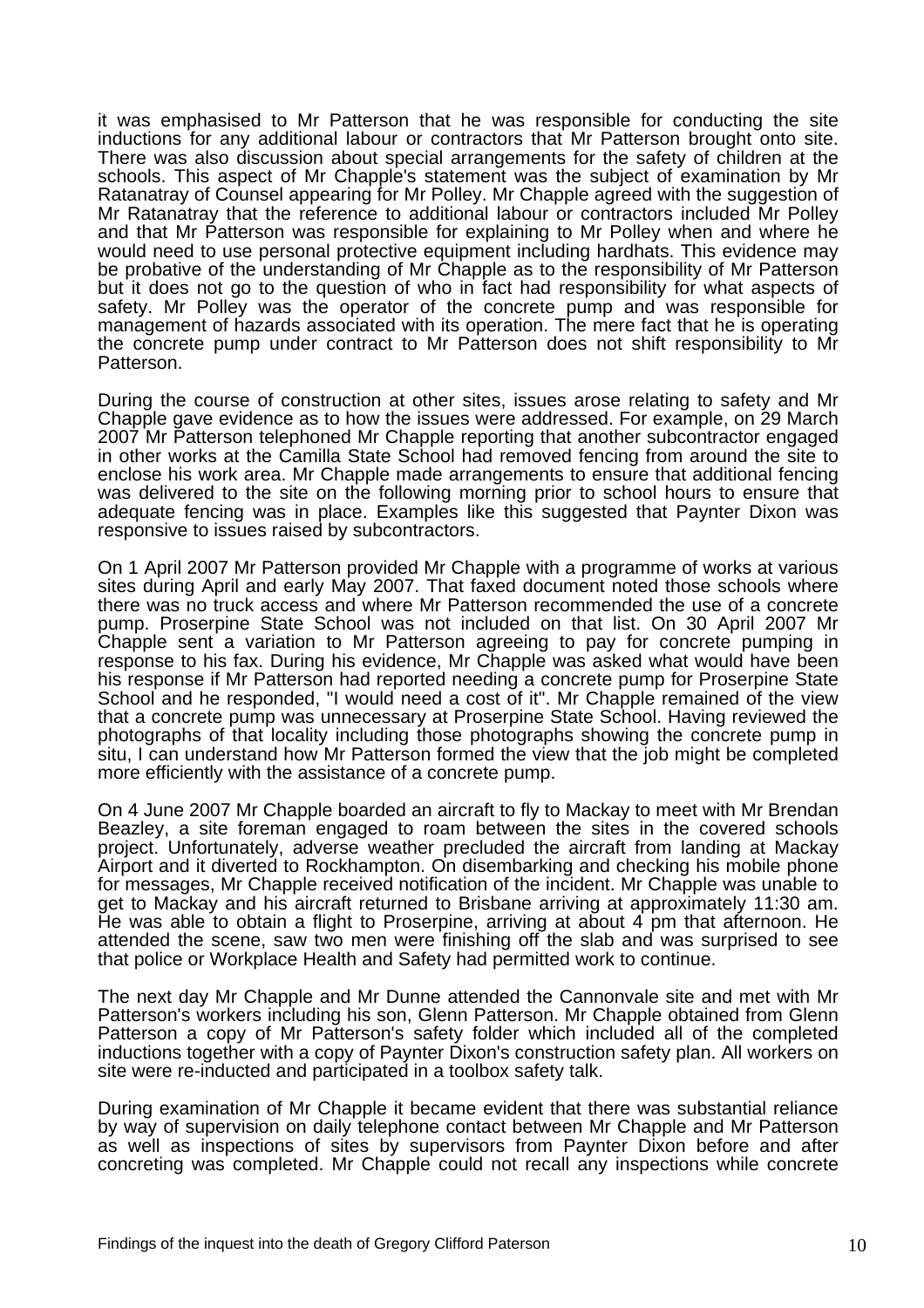work was being performed. Further, Mr Chapple conceded that the first time he was ever requested to review Mr Patterson's safety folder was after the fatal incident.

During examination, Mr Chapple said that he was aware of a hazard called hose whip but he was not aware of anyone being injured in those incidents. He also said that if a worker was working under the concrete pump boom, he would require the worker to wear a helmet. No worker on this site was wearing a safety helmet. Safety helmets were required. However, the absence of a safety helmet would not have affected the outcome for Mr Patterson. The area of injury would not have been protected by a helmet given how he fell.

Paynter Dixon as the principal contractor had an obligation to supervise the construction being undertaken by subcontractors. The obligation to supervise related not only to quality of the work but also the safety of workers on the site. Mr Patterson also had an obligation to manage safety. This did not generally relieve Paynter Dixon of its obligation. Similarly, Mr Polley had an obligation to manage safety in respect of the hazards associated with his activities. Although hose whip was a hazard which was known to Paynter Dixon through the knowledge of Mr Chapple, the primary responsibility for its management rested with Mr Polley and to a lesser degree, Mr Patterson. Given the nature and extent of construction being performed on each site within the walkways project, the obligation on Paynter Dixon to supervise safety did not descend to the level of ensuring hazards like hose whip were appropriately controlled.

## **The Workplace Health and Safety Investigation**

The Division of Workplace Health and Safety plays a critical role in investigating workplace fatalities for the purpose of assessing compliance with safety standards and if appropriate to commence and pursue a prosecution. It also plays an important role in investigating incidents to extract lessons that might be learnt and shared within industry groups to reduce the risk of a recurrence. It is in this context that I have considered the quality of its investigation and analysis for industry education.

Mr Gavin Wesche was the WHS Inspector based in Mackay who was responsible for this investigation. He was in his office when notified of this incident at 9.15 am. The information was scant and 5 minutes later, he contacted S/Constable Topp of Proserpine Police who briefed him on the basic circumstances. At that time, S/Constable Topp did not know the severity of the injury to Mr Patterson. He did not give a direction to stop work or cause photographs to be taken to protect the integrity of what relevant evidence was available at the scene. Mr Wesche contacted other significant organisations (e.g. QBuild and Qld Education) seeking information. It was during a later telephone call to S/Constable Topp that Mr Wesche discovered the scene had been concreted over. In the absence of death or suspicious circumstances, police have no such powers.

At about 9.45am Mr Wesche received a fax from police identifying relevant witnesses and their contact details. At 11.45, Mr Wesche was notified of the transfer of Mr Patterson to Townsville Hospital with severe head injuries. Mr Wesche conducted telephone interviews with Mr Polley and Mr Johnston during the morning. The statements that were prepared from these interviews are brief and not helpful in understanding the dynamics of what happened, particularly for the purpose of identifying the possible contributing factors.

During the afternoon, Mr Wesche had a telephone conversation with Mr Dunne of Paynter Dixon about his knowledge of the incident.

During the following days, most of the investigation was conducted by way of telephone calls. It was not until Wednesday 6 June 2007 that Mr Wesche attended the scene. The investigation then appeared to take a pedestrian course over the following months. On reviewing the statements obtained during that period, a clear picture does not emerge about what hazard was involved in the incident.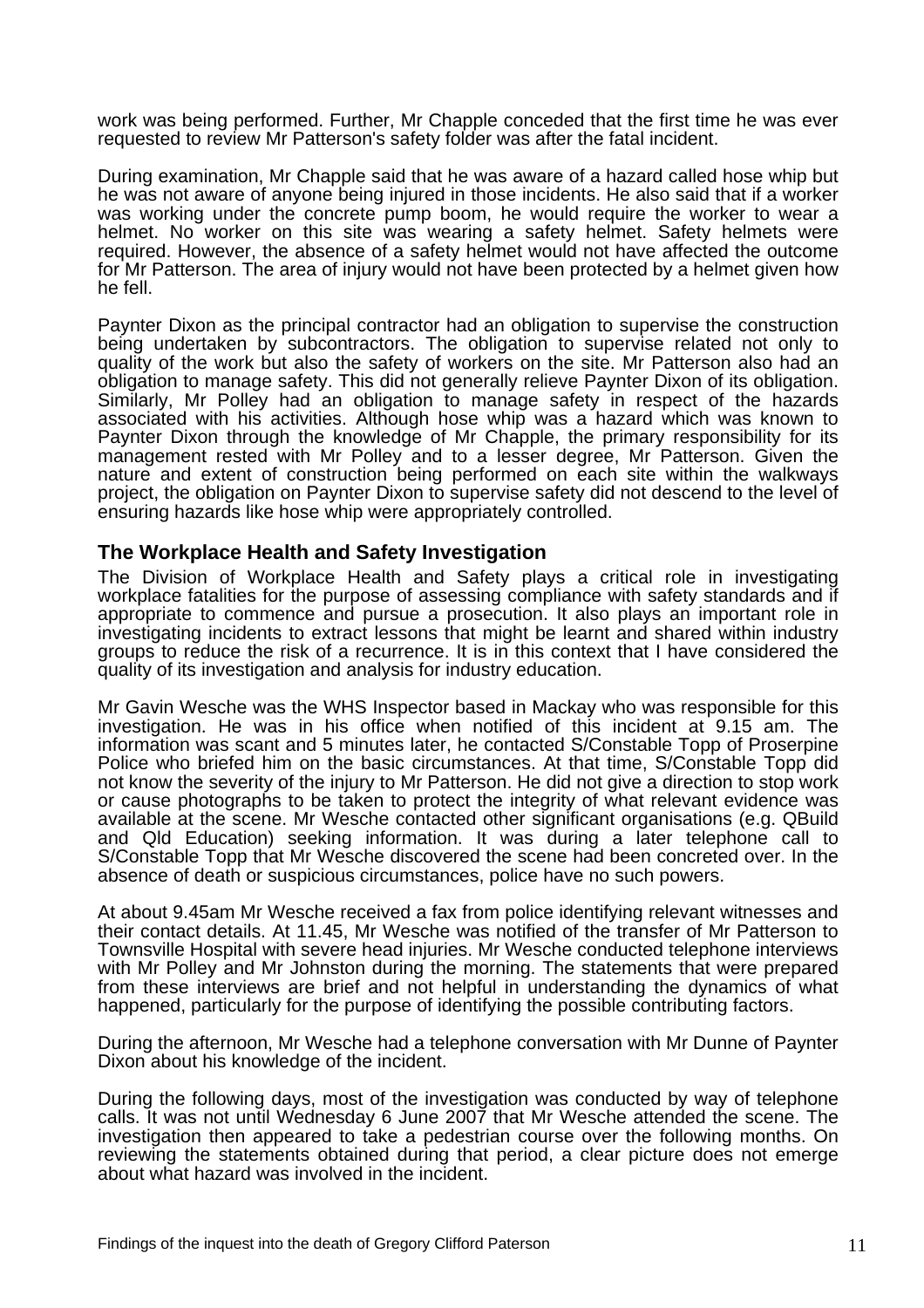The first contact with police seeking assistance by way of a copy of photographic evidence was telephone contact on 7 August 2007. An investigation report was submitted to the Regional Investigations Manager of WHSQ in September 2007 while investigations continued.

Statements were obtained from all witnesses who were at the scene except Mr Polley who declined to be interviewed on legal advice. Most of the witness statements were prepared based on telephone interviews, with a draft forwarded to the witness for checking. If accepted as accurate, for signing and return. Clearly, this process is not the preferred means of obtaining a statement.

On reviewing the statements and investigation reports prepared for the Regional Investigation Manager and through him, the Prosecution Unit; no mention is made of hose whip as the hazard responsible for this fatality. The existence of possible contributors to hose whip are not addressed in the statements or reports.

Mr Wesche did not pursue a copy of the concrete pump operations manual, stating that it wasn't considered an integral part of the investigation.

There appeared to be no investigation of the nature of the concrete ordered and who ordered it. The type of concrete subsequently proved to be a contributing factor. This fact was referred to in a report prepared at the request of Mr Polley by Mr Beere and provided to WHS, presumably with a view to minimising his contribution to the incident. At that stage, the WHS investigation was essentially complete.

No enforcement action was taken against Mr Polley.

During his evidence, Mr Wesche said he identified hose whip as the relevant hazard involved in this incident as soon as he took the telephone call that morning but considered it a rare occurrence. He was able to list potential contributing factors to hose whip. He also outlined how, as an investigator, he informed himself about potential contributing factors for the purpose of an investigation including accessing expertise within WHS.

In summary, there were a number of challenges that confronted Mr Wesche during this investigation:

- The distance to the scene (150km) meant that early strategic decisions had to be made about the need to visit the site;
- The timing of the incident, mid way through a concrete pour, meant that time was of the essence;
- There was limited available information about the nature and dynamics of the incident (slip, trip and fall or something more complex) and the severity of the injury to Mr Patterson; and
- The witnesses were geographically mobile, not local and moving from site to site.

During his evidence Mr Wesche said that in the 10-12 years of investigation experience, there was only one other occasion that he had not attended the scene of a workplace incident.

What use was made of the information gathered during this investigation to reduce the risk of a similar incident?

Mr Stuart Davis, an Engineer in the employ of WHSQ, was the key technical person responsible for the preparation of the Concrete Pumping Code of Practice 2005. He was also the co-cordinator of and primary source of technical information for the 2009 Concrete Pumping Campaign. Mr Davis provided considerable detail about past audits and campaigns designed to educate concrete pump operators about the safety requirements and enforce relevant standards. The audits and educational programs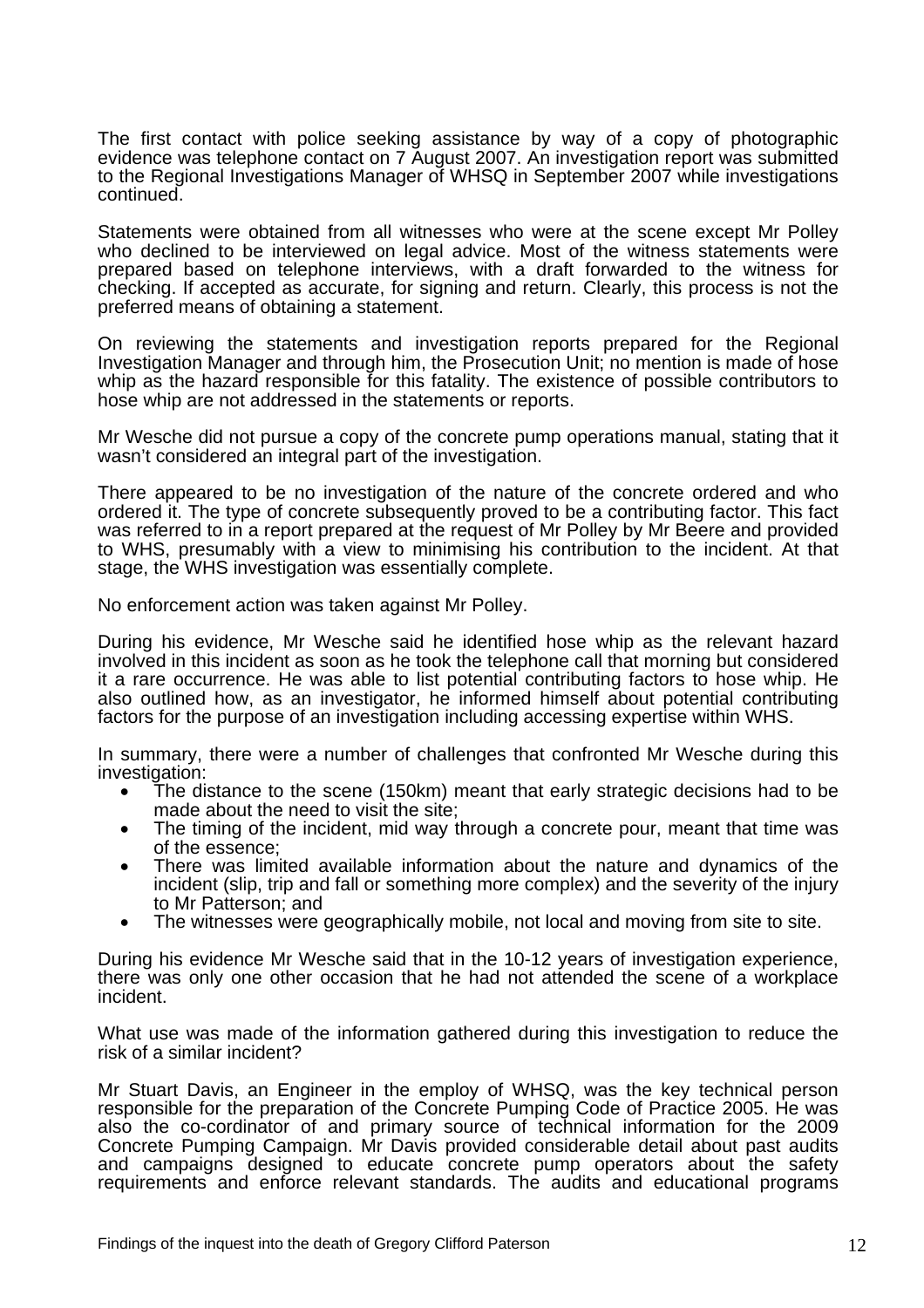generated considerable literature to assist the inspectors in conducting the audits and to provide information to the operators as part of the educational phase of these programs. However, on reviewing that material, no reference is made to the hazard of hose whip in the context of concrete placement. It is interesting that the Concrete Pumping Campaign Report 2009, within the section headed "Purpose of the campaign", makes specific reference to a hose whip fatality, this incident in fact. However, no lessons to be learnt from this investigation were extracted and disseminated to industry either in the course of the audits or educational campaigns.

Further, although it does not purport to be exhaustive, the Concreting Code of Practice does not acknowledge the existence of this hazard. During examination of Mr Davis, he acknowledged that the Code of Practice did not refer to hose whip in the context of concrete placement and only referred to the danger in the context of line cleaning after use. Mr Davis said that although he was aware of the fact that entry of air into the hopper may cause hose whip, it was not identified as a key safety issue. He thought that there were limits to what might be disseminated and understood by concrete pump operators and therefore they had to strike a balance between what were safety critical issues, the volume of material offered and the likely comprehension of that material by concrete pump operators. On examination by Counsel for WHSQ, Mr Davis highlighted what might be regarded as key safety issues, namely matters that have been the subject of numerous incidents of serious injury or fatality. When asked if he researched the hazard of hose whip and to outline his methodology, Mr Davis reported that he was alerted by email to a Canadian incident and viewed an instructional video about the incident. The video was later admitted into evidence. He conceded he had not looked at the American Concrete Pumping Association alerts.

Mr Davis acknowledged that he was aware of this incident at the time of preparing the material for the concrete pumping campaigns including the educational and audit programs but did not 'check the file' to gain a deeper understanding of the incident or the hazards involved.

The reluctance of WHSQ to accept that hose whip was and remains a significant safety risk was reflected in an objection from Counsel for WHS during evidence in which he stated:

" ... you are not dealing with an incident where anybody in the construction industry would've said, "There is a risk of a fatality here from hose whip".

He then asserted:

" Any statistical analysis would reveal that these incidents are so isolated that it's not fair to apply some risk assessment process where, "Oh, yes, hose whip can lead to a fatal injury." You go, "Yes, in an isolated incident where a fall has occurred, well, it might", and that might happen when someone is using a ladder or a nail gun or an air compressor or anything at a construction site."

Mr Davis conceded that no-one had done a statistical analysis of the risk of harm analogous to that which WHS would expect industry to undertake by application of the WHSQ Risk Management Code of Practice.

Mr Davis said he was familiar with the hazard and listed the factors that he thought contributed to hose whip. However, the matters he described did not suggest a level of knowledge commensurate with that reflected in publications tendered into evidence.

WHSQ provided written submissions on completion of the hearing. WHSQ acknowledged that hose whip presented a risk of death but asserts that prior to this coronial investigation it was not aware of any fatalities attributable to hose whip. Accordingly, the Concrete Pumping Code of Practice and other publications reflected this status of knowledge.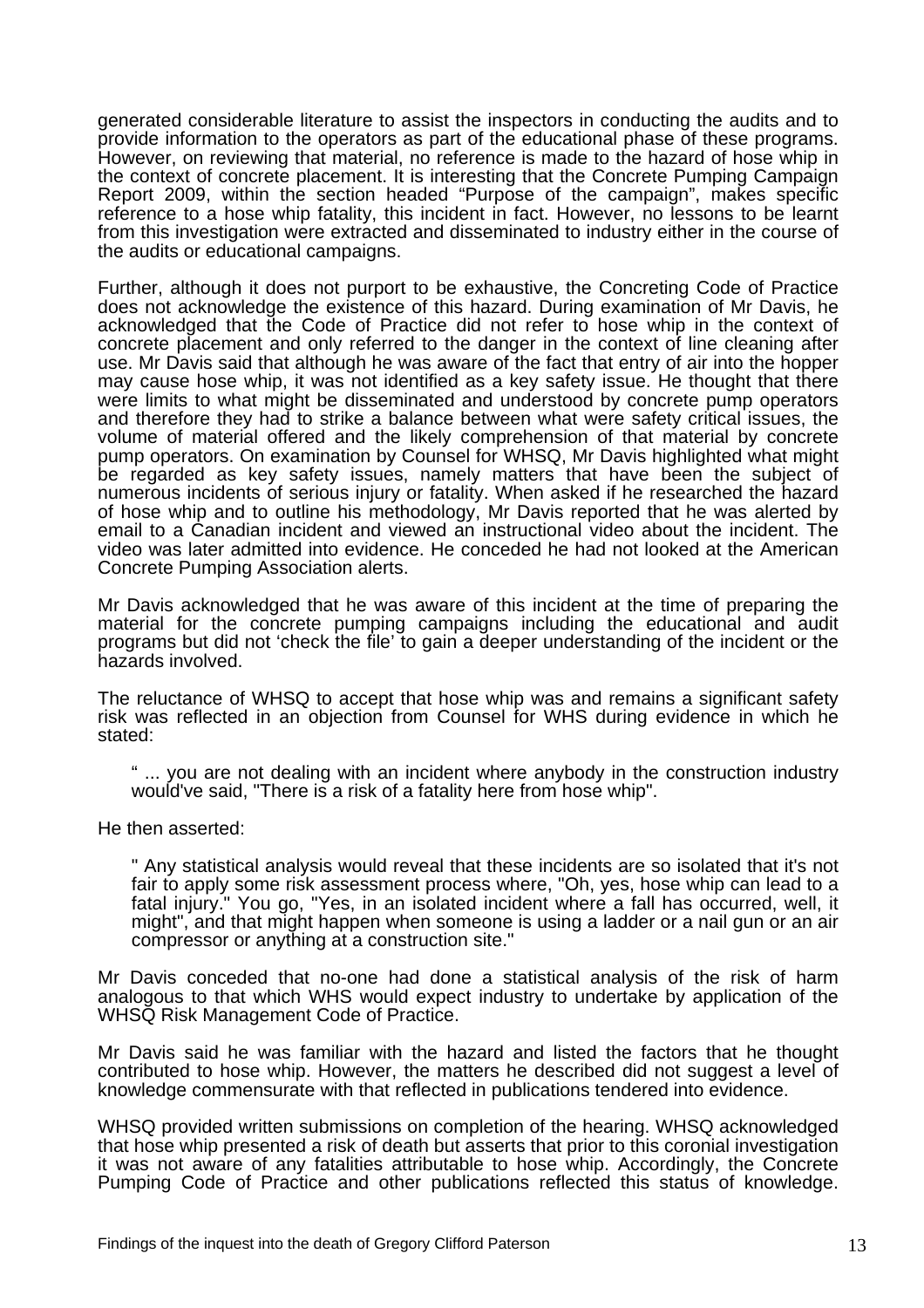However, WHSQ indicated that it intended to take action to remedy the situation. It will issue an alert to relevant industry groups about the hazard of hose whip and the control measures that might be used to minimise the risk of injury. It will amend the Concrete Pumping Code of Practice to include a description of the risk of hose whip, the contributing factors and the means of reducing the occurrence or potential of hose whip. The implementation of a suggested exclusion zone for workers (at times where the risk of hose whip is present) will be considered after industry and expert consultation. The amendments to the Code of Practice will also include a requirement that all persons engaged in concrete pumping work involving an overhead boom must wear appropriate PPE at all times, including hard hats. The amendments will highlight the obligation of anyone conducting a concrete pumping operation (including the pump operator) to ensure equipment and concrete mix is suitable for the requirements of the site considering the factors relating to hose whip. That obligation might extend to refusal to provide pumping services if risk factors are not appropriately addressed. It will also highlight the proper selection of pump type and boom length to reduce handling of the delivery line.

In addition WHSQ will consider further auditing in conjunction with an information campaign targeting the concrete pumping industry in relation to the new Safety Alert and amendments to the Code.

#### WHS also reports:

"From 1 January 2012, national harmonised Workplace Health and Safety legislation should be enacted by all States and Territories. That legislation will involve a number of changes to current Queensland safety related Acts and Regulations. Currently, the harmonised laws (in draft Bill form) provide for Codes of Practice to remain as a means for obligation holders to identify industry specific risks. National Codes of Practice will be developed in order of priority. Concrete pumping has not been identified as a priority code. Until such time as a national code is developed, the Queensland Code will remain current. In any event, as a result of this inquest, WHSQ will raise the issue of hose whip for inclusion in the National Code to be developed."

While WHSQ maintains that its decision about enforcement action was correct, in my opinion it has demonstrated considerable maturity as an organisation to reflect on opportunities for improvement, in particular, how it might have better extracted lessons to be learnt from the circumstances of this death and disseminated that information to industry with a view to reducing the risk of a recurrence. Through reflection, it has demonstrated leadership and behaved in a manner consistent with its expectation of industry.

In these circumstances, I am satisfied that WHSQ will act in accordance with its stated intentions and it is not necessary for me to make recommendations in support of its planned action.

#### **Conclusion**

I find that Gregory Clifford Paterson died at Townsville Hospital on 15 June 2007 due to pulmonary thromboemboli, due to deep vein thrombosis, due to immobility, due to head injury, due to an industrial accident. Mr Paterson suffered the head injury on 4 June 2007 at a construction site at Proserpine State School when he was struck on the head by a concrete pump hose that had blocked and self released causing hose whip. He fell backwards striking his head on the base plate at the foot of a steel post. The concrete pump was pumping an excessively wet or bony concrete that caused an earlier blockage. The concrete pump had relocated and the incident occurred shortly after recommencing pumping, a point known to have a heightened risk of blockage. There was an opportunity to substantially reduce the exposure of workers in the vicinity of the hose from hose whip by warning and directing them to keep clear on restarting the pumping operation. This was not done. If Mr Paterson had stood clear of the hose on restarting, he is unlikely to have sustained a head injury. There was and remains a serious lack of awareness within